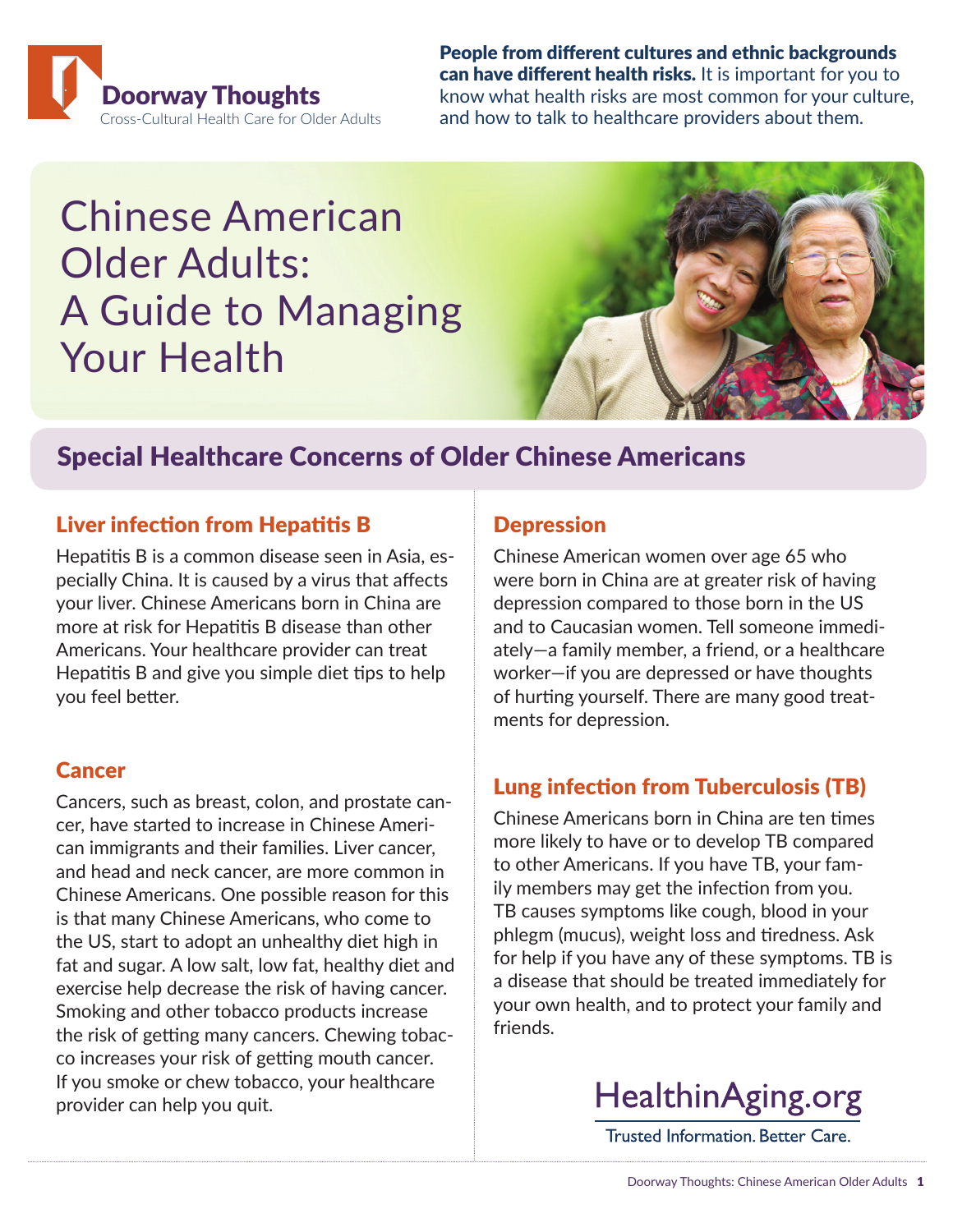## Cardiovascular Disease

Many Chinese Americans who are 65 years or older have high blood pressure (hypertension). They may also have heart problems and blood vessel problems (cardiovascular disease). Having cardiovascular disease can increase your chances of having a stroke or developing vascular dementia.

#### a. Stroke

Stroke is a common cause of death in China. Stroke is caused by a blockage in a blood vessel of the brain. Blood vessel problems (sometimes called "hardening of the arteries") increase the risk for strokes.

#### b. Vascular dementia

Dementia is an illness of the brain which causes problems with memory and the ability to do everyday activities. Vascular dementia is caused by small breaks in blood vessels in the brain. In older Chinese Americans, vascular dementia can lead to loss of mental functions that may seem like Alzheimer's disease, another type of dementia. Having high blood pressure makes it much more likely that a person will develop vascular dementia.

 A low salt, low fat, healthy diet and regular exercise help decrease risk of stroke and vascular dementia.

## Diabetes Mellitus

Some people can develop diabetes, a disease which causes high blood sugar. Chinese Americans who eat foods high in fat and sugar, have a greater chance of becoming overweight or obese, and developing diabetes. Diabetes is a disease that can damage your eyes, heart, blood vessels and kidneys. Your healthcare provider can help you stay healthy with proper foods, exercise, and sometimes with medicines.

#### Genetic Diseases

Certain illnesses are passed down in families. Thalassemia and glucose-6-dehydrogenase deficiency are both inherited diseases found more often in Chinese Americans than in others.

a. Thalassemia is a form of mild or severe anemia that affects the red blood cells' ability to carry oxygen to organs and tissues; it is passed down through families. You may feel very tired for no reason if you have this illness. In some cases, you may sometimes need blood transfusions or other treatments.

b. Glucose-6-dehydrogenase deficiency may be caused by certain medicines, an infection, or even some foods (such as fava beans). Tell your healthcare provider if your urine turns dark or you develop yellow skin and you feel short of breath.

## Alcoholism

The number of Chinese Americans with alcoholism is increasing. Most Chinese Americans born in China drink less alcohol than the average American. But Chinese Americans who were born in the US drink more than first-generation Chinese Americans.

 Many Chinese have low amounts of an enzyme called acetaldehyde dehydrogenase that is used by the liver to breakdown alcohol. Some people of Chinese descent may experience facial flushing (when the face turns red) and other symptoms when they drink alcohol due to their low enzyme level. Alcohol can damage your liver. It is also dangerous to drink alcohol while on certain medications.

 If you drink large amounts of alcohol on a regular basis, talk to your healthcare provider about getting help to quit. For men, heavy drinking is defined as 15 or more drinks per week, and for women, this is 8 drinks or more per week.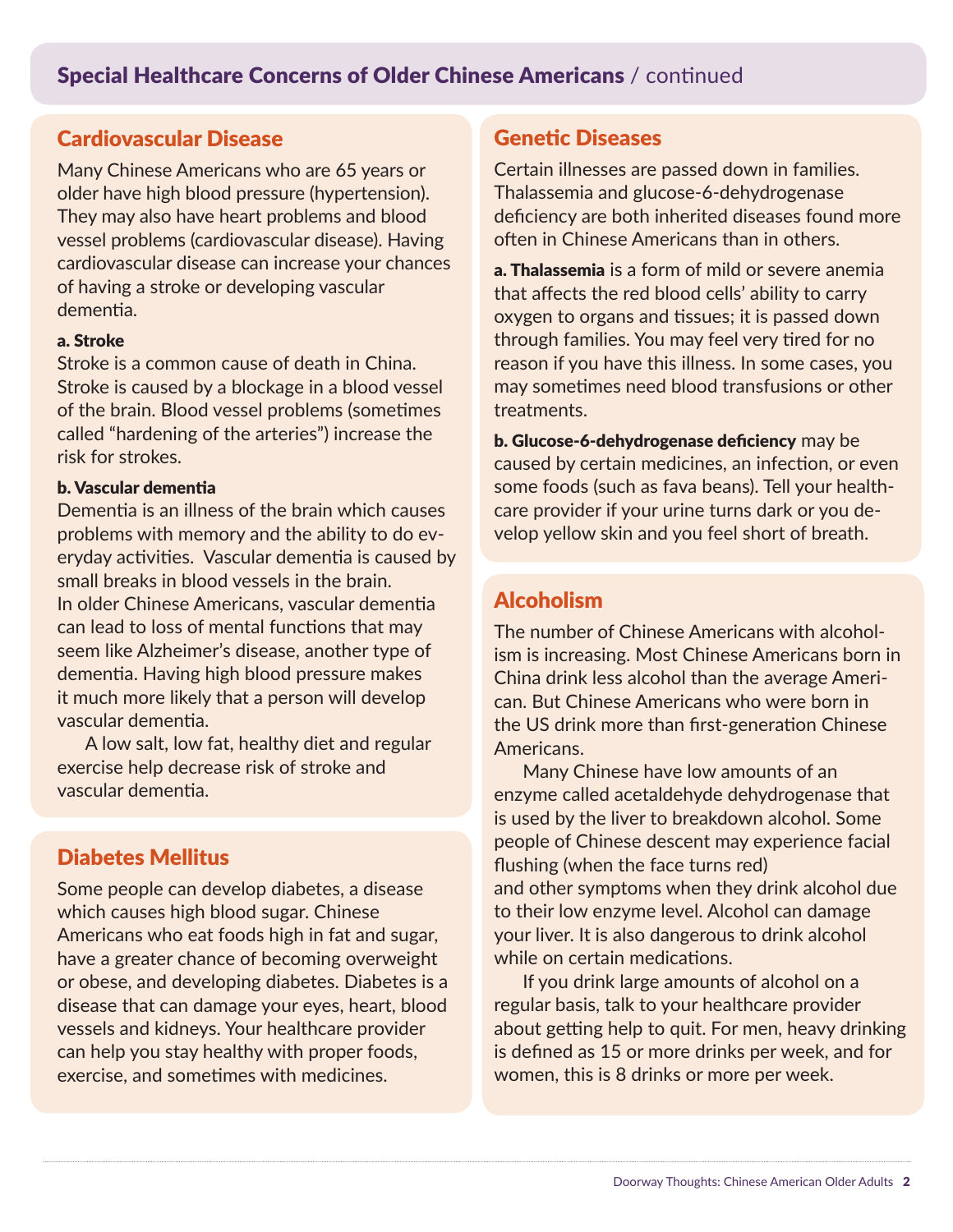# Communicating With Your Healthcare Team

## (healthcare providers, nurses and others)

Good communication between you and your healthcare provider—the physicians, nurse practitioners, nurses, physician assistants and other healthcare professionals you see—is very important to your health.

 While your healthcare team may know a lot about medicine, they may not know much about your culture, habits and needs. Sometimes, these differences can make us misunderstand each other, or prevent information from being fully shared. You can receive the best care possible if you are open, honest, and respectful with everyone involved in your healthcare.

# Important issues to discuss with your health providers and communication tips

| <b>Language</b>                         | <b>The Tell your healthcare provider if you do not understand or read English well.</b>                                                                                                                                          |  |
|-----------------------------------------|----------------------------------------------------------------------------------------------------------------------------------------------------------------------------------------------------------------------------------|--|
|                                         | <b>The Tell your healthcare provider ahead of time that you will need a medical</b><br>interpreter who speaks your language or dialect.                                                                                          |  |
|                                         | <b>Example 1</b> Bring a friend or family member to the appointment who can help and sup-<br>port you. For multiple reasons, healthcare providers will not let your family<br>act as an interpreter.                             |  |
|                                         |                                                                                                                                                                                                                                  |  |
| <b>Sensitive medical</b><br>information | Problems with bowel, bladder, sleep, sexual functions and memory are<br>common in older adults. It is important to discuss any personal and<br>intimate problems you have with your healthcare provider as they can help<br>you. |  |
|                                         | Medical information is often hard to understand. Ask for an explanation of<br>every term you don't understand and write them down.                                                                                               |  |
|                                         | Ask for written materials in your language if they are available.                                                                                                                                                                |  |
|                                         |                                                                                                                                                                                                                                  |  |
| <b>Medications and</b><br>side effects  | <b>Bring all your medicines to every appointment so the healthcare</b><br>provider knows exactly what you are taking.                                                                                                            |  |
|                                         | Always tell your healthcare professional about:                                                                                                                                                                                  |  |
|                                         | side effects of your medicines<br>$\blacksquare$ if they help you or not                                                                                                                                                         |  |
|                                         | $\blacksquare$ if you have stopped taking them or skip them sometimes<br>if you are not following his or her recommendations<br>how you use your medicine                                                                        |  |
|                                         | if you cannot afford to continue to fill your prescriptions                                                                                                                                                                      |  |
|                                         | This is the only way the healthcare provider can tell if the medicine<br>is working or not.                                                                                                                                      |  |